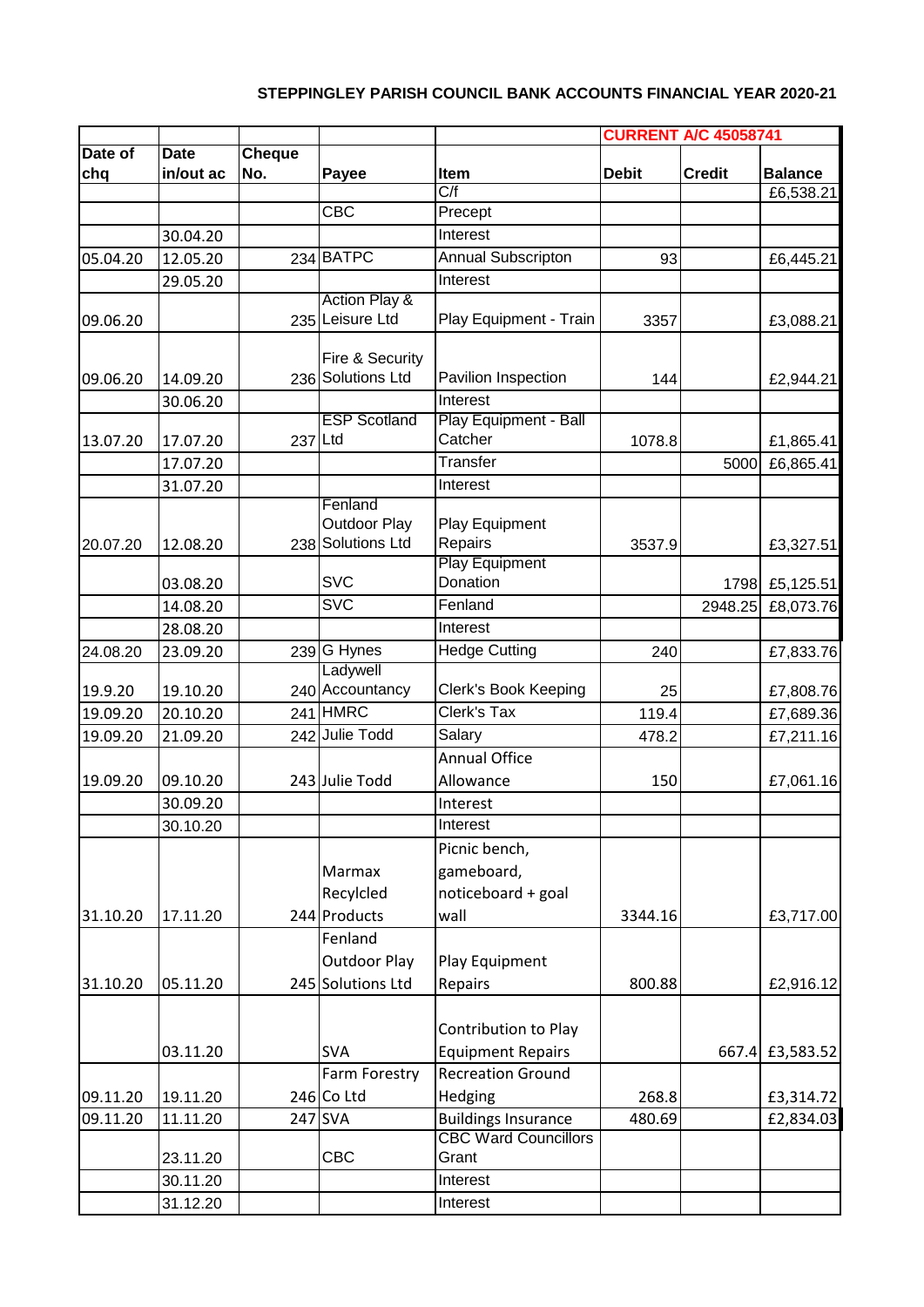|          | 21.01.21             | DD | <b>CPRE</b>                      | Subscription                                 | 36       |         | £2,798.03     |
|----------|----------------------|----|----------------------------------|----------------------------------------------|----------|---------|---------------|
|          | 22.02.21             | Cr | <b>HMRC</b>                      | <b>VAT Refund</b>                            |          | 2431.04 | £5,229.07     |
| 27.01.21 | 04.02.21             |    | 248 P Hines                      | <b>Hedge Cutting</b>                         | 170      |         | £5,059.07     |
| 27.01.21 | 08.02.21             |    | 249 Came & Co                    | Insurance                                    | 338.4    |         | £4,720.67     |
| 28.01.21 | 09.02.21             |    | Fire + Security<br>250 Solutions | Pavilion Inspection                          | 203      |         | £4,517.67     |
|          | 29.01.21             |    |                                  | Interest                                     |          |         |               |
|          | 19.02.21             | Cr | <b>SVA</b>                       | Contribution to<br><b>Pavilion Electrics</b> |          |         | 336 £4,853.67 |
|          |                      |    | City Electrical                  |                                              |          |         |               |
| 22.02.21 | 29.03.21             |    | 251 Services Ltd                 | <b>Pavilion Electrics</b>                    | 641.76   |         | £4,211.91     |
|          | 26.02.21             |    |                                  | Interest                                     |          |         |               |
| 17.03.21 |                      |    | Steppingley<br>252 Cricket Club  | <b>Rabbit Fencing</b>                        | 400      |         | £3,811.91     |
| 17.03.21 | 05.05.21             |    | 253 HMRC                         | Clerk's Tax                                  | 119.6    |         | £3,692.31     |
| 17.03.21 | 24.03.21<br>31.03.21 |    | 254 Julie Todd                   | October-March 2021<br>Salary<br>Interest     | 478      |         | £3,214.31     |
|          |                      |    |                                  |                                              | 16504.59 | 8180.69 |               |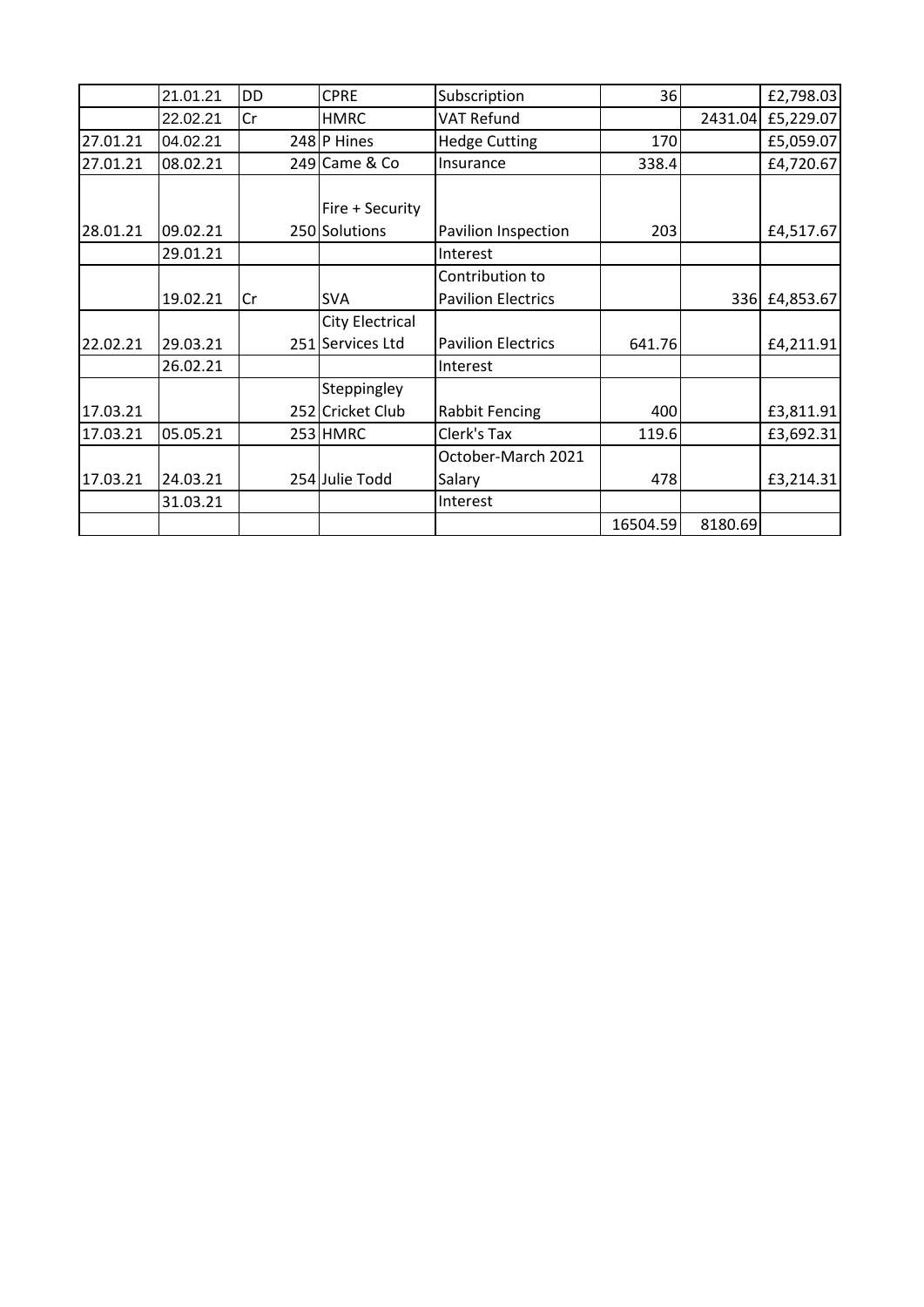| <b>RESERVE A/C 45058768</b> |               |                        |  |  |  |
|-----------------------------|---------------|------------------------|--|--|--|
| <b>Debit</b>                |               |                        |  |  |  |
|                             | <b>Credit</b> | <b>Balance</b>         |  |  |  |
|                             |               | 3,816.89               |  |  |  |
|                             | 7633          | 11,449.89              |  |  |  |
|                             | 1.63          | 11,451.52              |  |  |  |
|                             |               |                        |  |  |  |
|                             | 1.82          | $11,453.\overline{34}$ |  |  |  |
|                             |               |                        |  |  |  |
|                             |               |                        |  |  |  |
|                             |               |                        |  |  |  |
|                             |               |                        |  |  |  |
|                             | 0.1           | 11,453.44              |  |  |  |
|                             |               |                        |  |  |  |
|                             |               |                        |  |  |  |
| 5000                        |               | 6,453.44               |  |  |  |
|                             | 0.08          | 6,453.52               |  |  |  |
|                             |               |                        |  |  |  |
|                             |               |                        |  |  |  |
|                             |               |                        |  |  |  |
|                             |               |                        |  |  |  |
|                             |               |                        |  |  |  |
|                             |               |                        |  |  |  |
|                             | 0.05          | 6,453.57               |  |  |  |
|                             |               |                        |  |  |  |
|                             |               |                        |  |  |  |
|                             |               |                        |  |  |  |
|                             |               |                        |  |  |  |
|                             |               |                        |  |  |  |
|                             |               |                        |  |  |  |
|                             |               |                        |  |  |  |
|                             | 0.06          | 6,453.63               |  |  |  |
|                             | 0.05          | 6,453.68               |  |  |  |
|                             |               |                        |  |  |  |
|                             |               |                        |  |  |  |
|                             |               |                        |  |  |  |
|                             |               |                        |  |  |  |
|                             |               |                        |  |  |  |
|                             |               |                        |  |  |  |
|                             |               |                        |  |  |  |
|                             |               |                        |  |  |  |
|                             |               |                        |  |  |  |
|                             |               |                        |  |  |  |
|                             |               |                        |  |  |  |
|                             |               |                        |  |  |  |
|                             |               |                        |  |  |  |
|                             |               |                        |  |  |  |
|                             |               |                        |  |  |  |
|                             | 2750          | 9,203.68               |  |  |  |
|                             | 0.06          | 9,203.74               |  |  |  |
|                             | 0.08          | 9,203.82               |  |  |  |
|                             |               |                        |  |  |  |